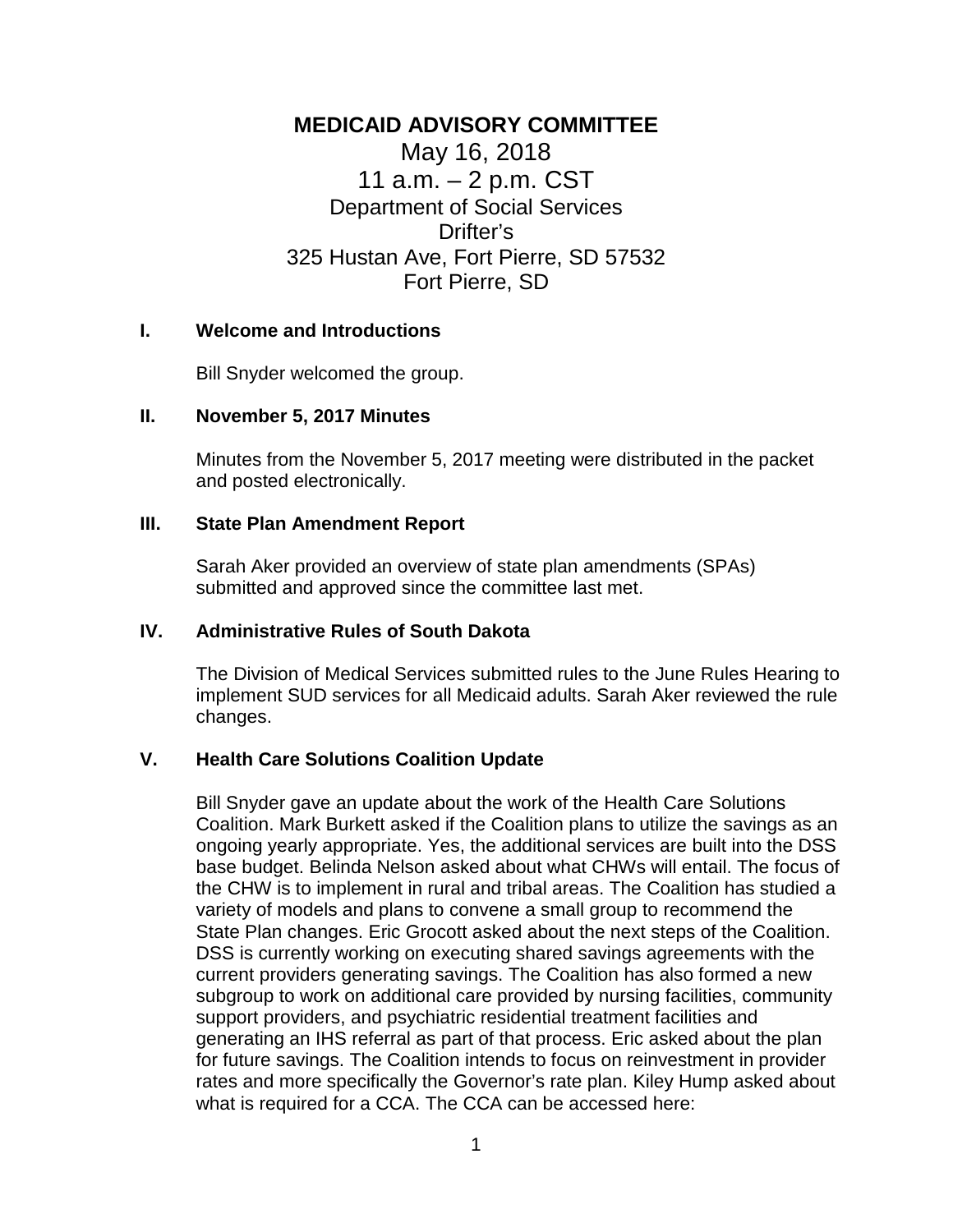[https://boardsandcommissions.sd.gov/bcuploads/Care%20Coordination%20A](https://boardsandcommissions.sd.gov/bcuploads/Care%20Coordination%20Agreement%20Template%2010242017.pdf) [greement%20Template%2010242017.pdf](https://boardsandcommissions.sd.gov/bcuploads/Care%20Coordination%20Agreement%20Template%2010242017.pdf) Karli Williams noted that she currently receives many referrals from IHS and questioned if they would be eligible for 100% FMAP. Sarah explained that dental services do not require a referral for claims payment. Michelle Baack asked if this work may improve access to other areas. Ellen Durkin said that tribes hope this will help access. DSS noted that the savings are being reinvested in Medicaid to address service gaps and improve provider rates, both which should help with access to services.

# **VI. Substance Use Disorder Services**

Sarah Aker reviewed the upcoming changes to add coverage of Substance Use Disorder (SUD) treatment for all Medicaid adults. Sarah also reviewed plans to seek an 1115 waiver to pay for care in Institutions for Mental Disease (IMD) settings for SUD treatment. Michelle asked about challenges for accessing services in rural areas. Karli Williams asked if it is difficult to get individuals into centers. Jason noted that as a provider trying to place an individual with SUD or mental health issues, it can be challenging and frustrating to know how the referral process works. Belinda provided an overview of how to access SUD services and noted that access is addressed in the SFY20 budget and expands access to three new meth programs, including one in Rosebud for Meth Treatment. Michelle noted that it is exciting to see the changes and more dollars being used for mental health and SUD services.

# **VII. Medicaid Work Requirements: Career Connector Program**

Bill Snyder reviewed the Career Connector program to add a work requirement or community engagement component to South Dakota's Medicaid program for parents of low income children living in Pennington and Minnehaha counties. Belinda asked about the target date. The program will start on a voluntary basis on July 1; DSS plans to submit the waiver for a mandatory requirement by July 1. Michelle asked about the roll-out of the work requirements. The program will assess an individual's eligibility for the program whenever they have an eligibility review. Eligibility reviews are conducted on a rolling basis throughout the year. Erik Nelson asked about how a primary caregiver will be determined. The program will utilize an attestation process for exemptions. Mark asked about the population required to participate. This is targeted at individuals age 19-59 who are parents of low income children and exempts individuals with disabilities, pregnant women, parents of children under age 1, individuals already working or in school fulltime, individuals who are medically grail, primary caregivers of elderly or disabled individuals, and individuals already participating in a workforce participation program. Erik asked about population statistics on the projected eligibles.

## **County County County Household Type**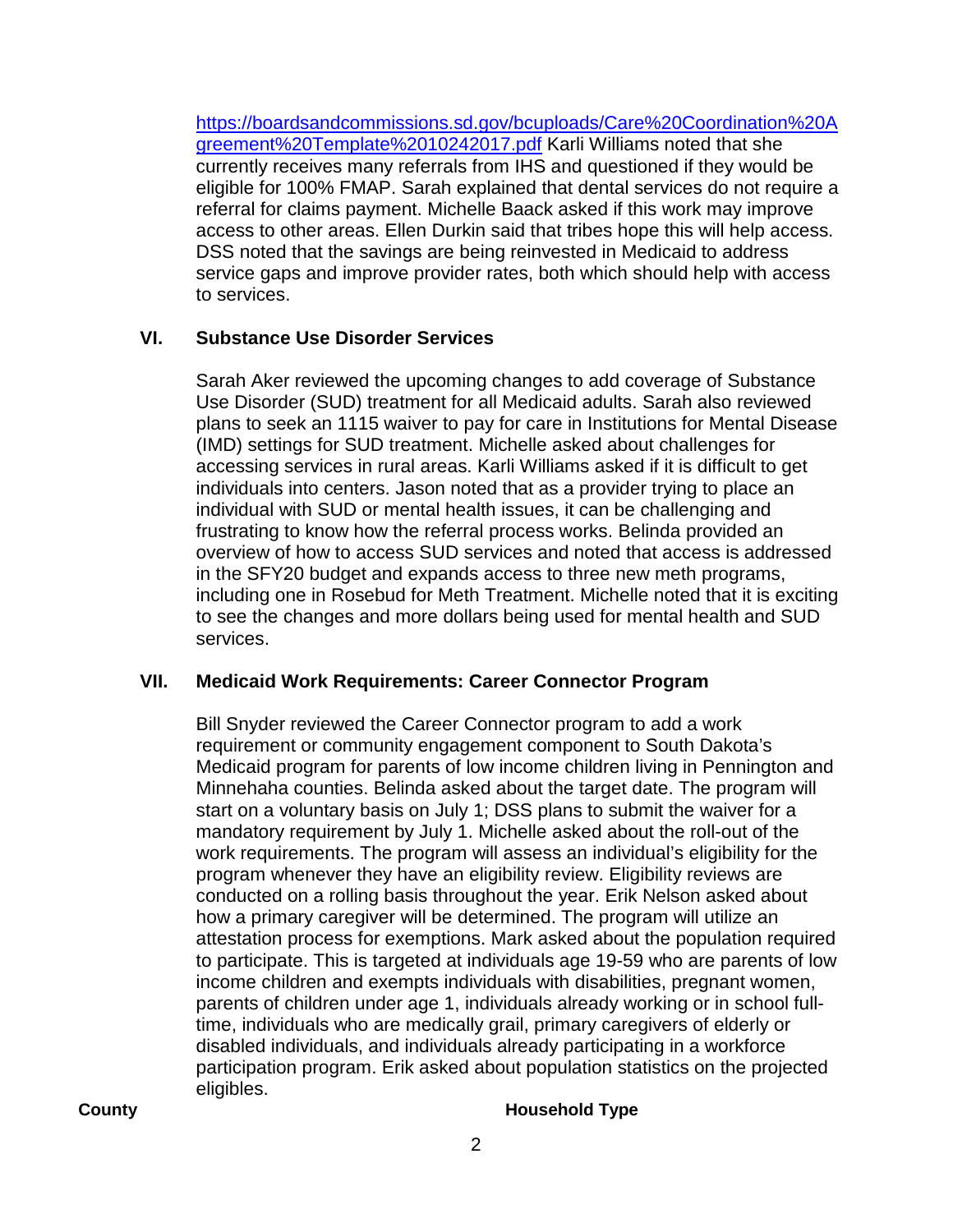- Minnehaha  $732 (56%)$
- Pennington  $-569(44%)$

### **Gender**

- Male 169 (13%)
- Female  $-1,132$  (87%)

## **Race (Some individuals identify as multiple races)**

- White  $-811$  (57%)
- Black 118  $(8%)$
- Native America 431 (31%)
- Hawaiian/Pacific Islander  $-5(1%)$
- Asian/Other  $-45$  (3%)

## **Age**

- 19 to 24 136 (10%)
- 25 to  $34 546 (42%)$
- 35 to  $44 403$  (31%)
- 45 to  $54 169$  (13%)
- $\bullet$  55 to 60 47 (4%)
- Two Parent Households 118 (9%)
- Single Parent Households 1,183 (91%)

## **Number of Children in Household**

- Average  $-2$
- Median  $-2$
- $Mode 1$
- Range  $-1$  to 9

## **Total Children – 2,324**

- Age 1 to  $5 820$  children (603 cases)
- Age 6 to  $12 994$  children (652 cases)
- Age 13 to  $18 510$  children (389 cases)

Michelle asked about the effect of the program on single moms. The target population includes a majority single parent households and women. Karli asked if there is support for children to go to daycare. The Career Connector is structed to help individuals access child care supports through the Division of Child Care Services. Michelle asked about parents that are taking care of a child at home. The program allows an exemption for parents of children up to age 1 and caretakers of individuals with disabilities. Eric asked about what will happen to individuals who get a job that does not offer health insurance. Bill and Sarah explained that one year of coverage is available through the transitional medical benefit (TMB) and an additional year of premium assistance is available for individuals with incomes below 100% FPL who are unable to qualify for subsidies in the marketplace. Eric asked about the effect of low unemployment rates and the percent of jobs that offer health insurance. The program is designed to operate only in Pennington and Minnehaha counties where the most jobs, job training, and resources are available. Most major employers in South Dakota offer employer-based coverage, as do most employers with at least 10 employees. Belinda asked about the criteria for hiring a case manager and spoke about the possibility of losing case managers to other entities. DSS is in the process of determining the qualifications for the case manager. Eric asked for clarification about the process to move from a voluntary to a mandatory program. The waiver contemplates moving to a mandatory requirement after approval by CMS. DSS will email the group about the public notice period for the waiver. Mark asked how this will maintain access to health care. Bill explained the connection between community engagement and health. Michelle asked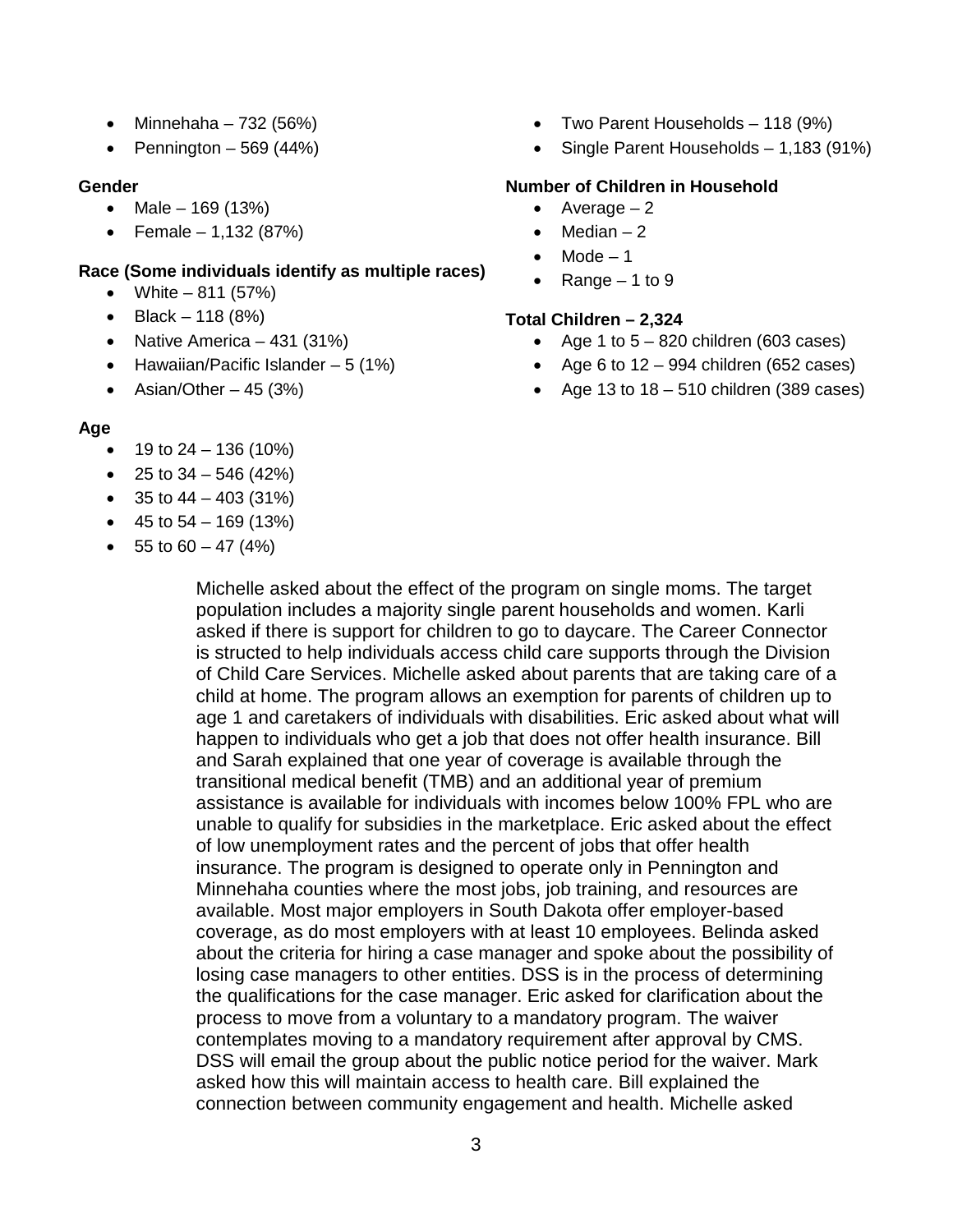about the process to qualify for premium assistance. Sarah reviewed the process outlined in the waiver application. Kiley Hump asked about the assessment process and asked about how the Department of Health may be a resource for services and classes. Lynne Kaufman asked about the experience in other states. Most states have only recently received approval from CMS and their experience to date has been limited. DSS is watching the experience in other states closely.

## **VIII. Pharmacy Updates**

Sarah Aker gave an update about efforts to implement opioid edits in the state's Point of Sale system. Ellen asked about the meth crisis; Michelle agreed that meth is a big issue. DSS will invite the Division of Behavioral Health to talk about some of their work around meth at the next meeting. Kiley added that the approach for building capacity for treatment of opioids will also benefit and impact treatment for other addictions, including meth. There is a new website available for opioid information:<https://www.avoidopioidsd.com/> Ellen Durkin and Belinda shared information about available treatment providers. Jason Wickersham noted that he believes the requirements for prescriptions are reasonable. Michelle asked about treatment for an individual who is in treatment at a pain management clinic. Sarah noted that she wasn't aware of special circumstances for those providers, but would have Mike follow up with Michelle. The group asked how Medicaid will know a chronic diagnosis. Sarah explained that the pharmacy system reviews claims history to search for a diagnosis; if the diagnosis is recent and has not yet been billed to Medicaid on a medical claim, a provider may submit a prior authorization request. Eric noted that the process is nothing new and that other payers are already doing this process, and in some cases have more strict criteria than Medicaid.

Sarah also reviewed the upcoming transition to actual acquisition cost for pharmacy claims. Eric noted that there is a challenge and while the NADAC is easy to find, the cost to a pharmacy to dispense a drug is different in every state. DSS has been working to research what is a fair amount and has collaborated with pharmacists on that work.

# **IX. Medicaid Outcomes**

Sarah Aker reviewed data from the CMS 416 and HEDIS measures with the group. Michelle asked about the correlation between claim coding and the effect on the rate. Sarah explained the limitations associated with encounter based billing, when the claim is submitted without line level detail. Kiley asked if this was the first time Medicaid has pulled data for well child visits. Sarah noted that Medicaid has collected data for well child visits in the past, but this is the first time we've used the NCQA methodology to pull this data point, which results in some differences from prior pulls. Michelle noted that people